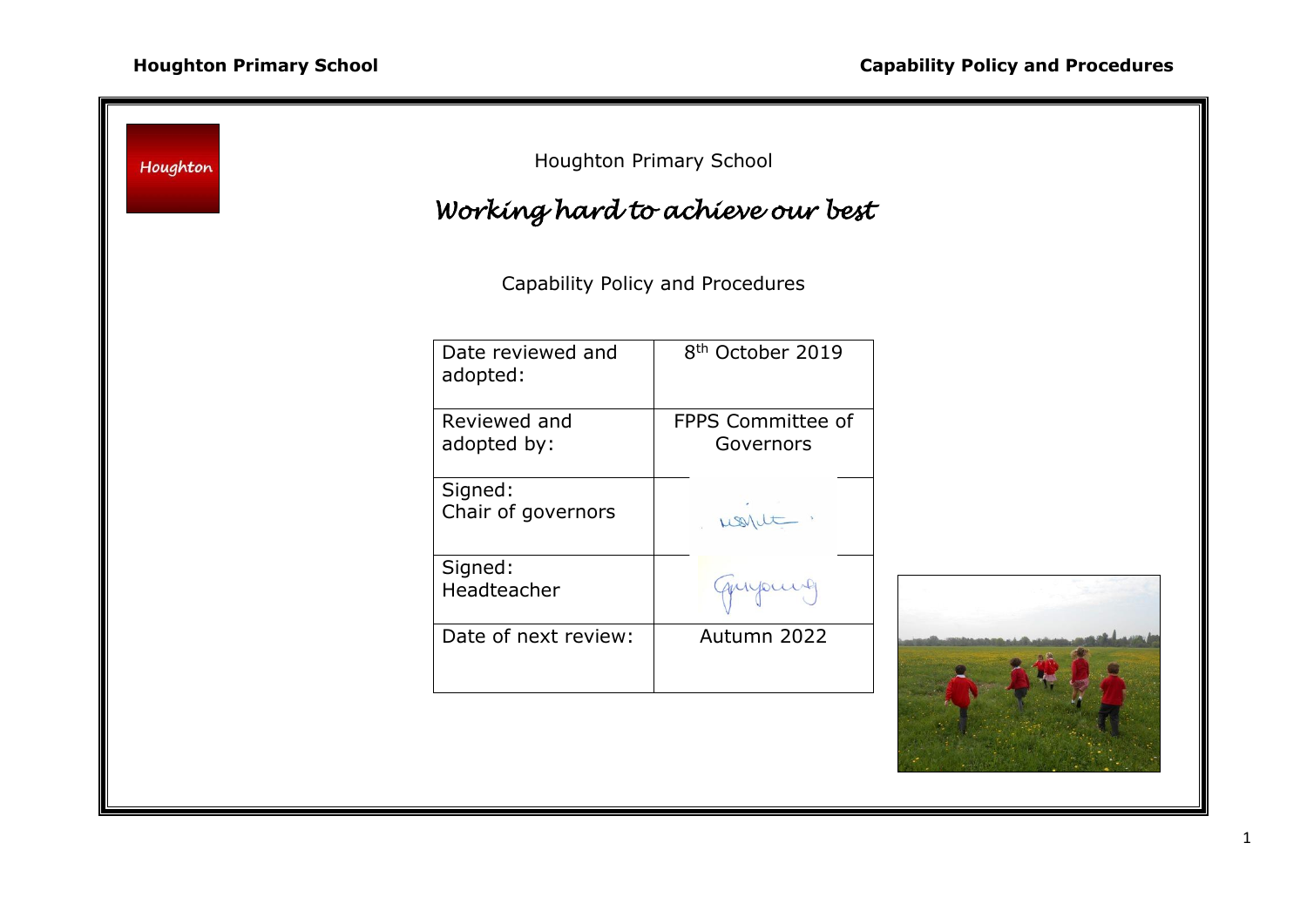In the development of this policy consideration has been given to the impact on protected characteristics under the Equality Act and the work life balance of employees.

# **1. Purpose**

Our School aims to deliver high quality teaching and learning for the benefit of all our pupils. In order to achieve this aim, we need to engage the talents, commitment, skills and energies of all members of the school community. The School values its employees and recognises their competence, effectiveness and ability to perform to expected standards. This policy will apply where, for reasons other than ill health, the performance of a member of staff falls below an acceptable standard over a sustained period.

This procedure provides a recognised process for dealing with capability (work performance) issues, i.e. where an employee's skills, ability and/or knowledge do not meet those required to carry out his/her job to the expected standard. Capability issues will include cases where a performance problem may have existed for some time or has arisen due to changing job content or individual personal factors.

The capability policy and procedures are separate from the disciplinary procedure which deals with conduct, and are designed to deal with employees who are unable to perform to the required standards rather than those who choose not to do so, i.e. if a manager believes that the poor performance is due to misconduct, e.g. carelessness, negligence or lack of effort, the issue will be dealt with in accordance with the disciplinary procedure.

# **2. Application of the policy**

The formal capability policy and procedure applies to all employees of the school including the Headteacher. Concerns about the employee's performance will have been identified by the appraisal process and the policy will apply where it has not been possible to address the concerns through the use of the appraisal policy on an informal basis.

# **3. General Principles**

This procedure has been drawn up in accordance with ACAS Codes of Practice, good management practice and to comply with the concept of natural justice. The following general principles apply:

# **Houghton Primary School Capability Policy and Procedures: Teachers**

- a teacher must be capable of performing the job for which s/he is employed to acceptable standards;
- the overall aim will be to support the employee to restore him/her to a sustained and effective standard of performance;
- line managers must set clear standards of work performance and communicate these to all their employees through the annual appraisal process;
- where an employee's work performance is believed to have fallen below standard the line manager is responsible for exploring and identifying the cause and taking appropriate action without delay;
- issues of poor performance will be tackled initially by the line manager and employee jointly on an informal basis through the appraisal policy, i.e. the support plan;
- where the support plan does not succeed, the formal procedure will be applied;
- the school will seek advice from our personnel provider before applying the formal procedure;
- at each stage of the procedure the teacher will be given full details of how his/her work performance is considered to have fallen below the standards required and will be given every opportunity to respond to this;
- the employee has the right to be accompanied and/or represented at any stage during the formal procedure;
- reasonable management support, guidance and training will be given to the teacher with the aim of helping and encouraging him/her to achieve improved work performance;
- teachers will be treated with dignity and sensitivity at all times;
- review periods will be set based on the nature of the duties of the job and the improvements required and will allow sufficient time for the teacher to meet and sustain an acceptable standard of work performance;
- where the teacher is unable to sustain an acceptable standard of work performance and is dismissed on grounds of incapability, s/he has the right to appeal against the dismissal to the School's Staff Appeals Committee;
- strict confidentiality will be maintained at all stages of the process and information will only be shared with the relevant parties; and
- lack of capability due to ill health will be dealt with under the School's Absence Management Policy.
- **4. Definitions**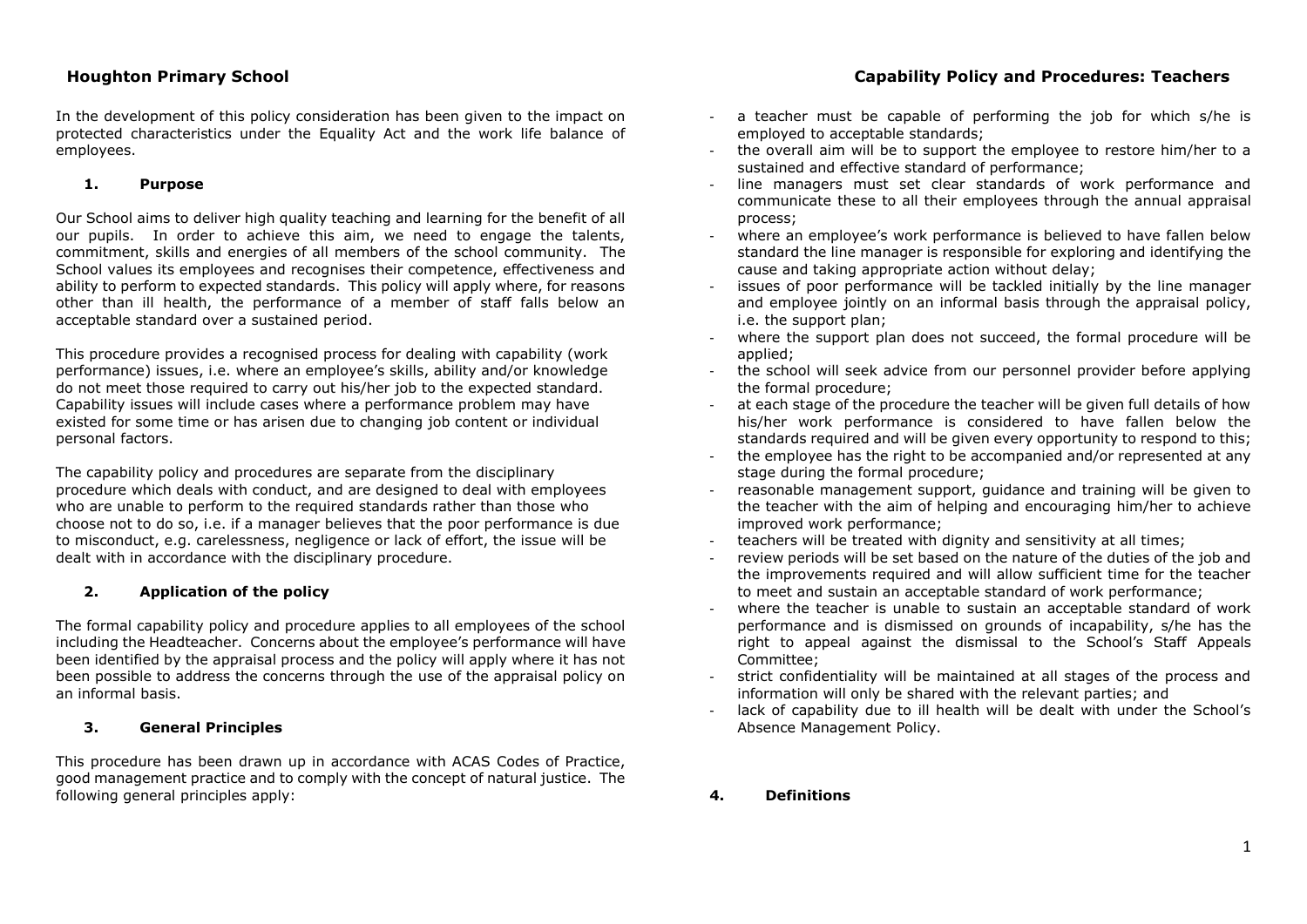# **Houghton Primary School Capability Policy and Procedures: Teachers**

The following definitions will apply throughout the policy and procedures:

- 4.1 The term "Headteacher" also refers, where appropriate, to any other title used to identify the leader of the School
- 4.2 The term 'teacher' refers to any teacher employed to work at the school. Where the teacher works at more than one school, the capability policy and procedures will only apply to work undertaken at this school.
- 4.3 The term 'senior manager' refers to any member of the Leadership Group, as defined by the School Teachers' Pay and Conditions Document, delegated by the Headteacher to deal with an appraisal and/or capability matter under these procedures. A senior manager may only make a decision to issue a sanction up to and including a final written warning.
- 4.4 If, following consultation with the Chair of Governors, the Headteacher determines that there is no senior manager to whom s/he can reasonably delegate a specific capability matter then the Headteacher will take the role of the senior manager for that specific case. Where this happens, the role of the 'Headteacher' under this procedure will be performed by a 'Disciplinary Committee' of the Governing Body consisting of not less than 3 governors, none of whom will have had previous involvement in the case.
- 4.5 The role of the Headteacher will be taken by appropriate governors as indicated where the Headteacher's capability is subject to review.
- 4.6 'Lack of capability' is defined as a situation in which an employee fails consistently over a period of time to perform his/her duties to a wholly satisfactory standard of performance. This will be identified as set out in the School's appraisal policy. If the appraiser is not satisfied with the teacher's progress, s/he will consult the Headteacher, who will determine whether or not to use the capability procedure. The teacher will be notified in person and in writing that the appraisal system has been suspended and that his/her performance will be managed under the capability procedure.
- 4.7 The aim is to restore the teacher to the point where s/he is capable of sustaining effective standard of performance. Teachers will not normally be dismissed for performance reasons without previous warnings. However, in serious cases of gross negligence dismissal without previous warnings may be appropriate under the School's disciplinary procedure
	- **5. Capability Procedure**

# **Informal Process**

Issues of poor performance will be addressed initially by the line manager and employee jointly, on an informal basis, through day to day line management and the appraisal process. If, after a reasonable period of time, informal action fails to achieve the required improvements in performance the formal capability procedure will be applied.

# **Formal Process**

The formal capability procedure only applies to teachers, or the Headteacher, where there are serious concerns that the support plan developed as part of the appraisal process has been unable to address. The process comprises the following stages.

# **Stage 1: Formal Capability Meeting**

If a teacher's performance raises serious concerns, the senior manager, or other person delegated by the Headteacher (or the Chair of Governors if the Headteacher's performance is under review) to hold the meeting, will invite him/her to a formal capability meeting to discuss the identified poor performance. In every case, the teacher will receive a minimum of 10 working days written notice of the meeting in order to give him/her time to prepare and/or arrange for a workplace colleague or trade union representative to attend.

The notice of the meeting will set out the following:

- a) the date, time and place of the meeting;
- b) the basic details of the concerns about the employee's performance;
- c) the employee's right to be accompanied by a representative of his/her trade union or a workplace colleague of his/her choice;
- d) the documents, if any, that will be used at the meeting;
- e) the name of any other people, including advisers who will be attending the meeting.

An extra copy of the letter, together with any enclosures, will be provided for the teacher's companion or representative.

The purpose of the meeting is intended to establish the facts and review any evidence. The line manager will present the case, explaining how the teacher's performance has been assessed as unsatisfactory and explain what support/actions have been taken at the informal stage of the work performance procedure.

The meeting will give the teacher and/or his/her representative to respond to concerns about his/her performance and to make any relevant representations. This may provide new information or a different context to the information/evidence already collected.

The senior manager may conclude that there are insufficient grounds for pursuing the capability issue and that it would be more appropriate to continue to address the remaining concerns through the appraisal process. In such cases, the capability procedure will come to an end and the teacher will receive a letter confirming that the appraisal process will resume.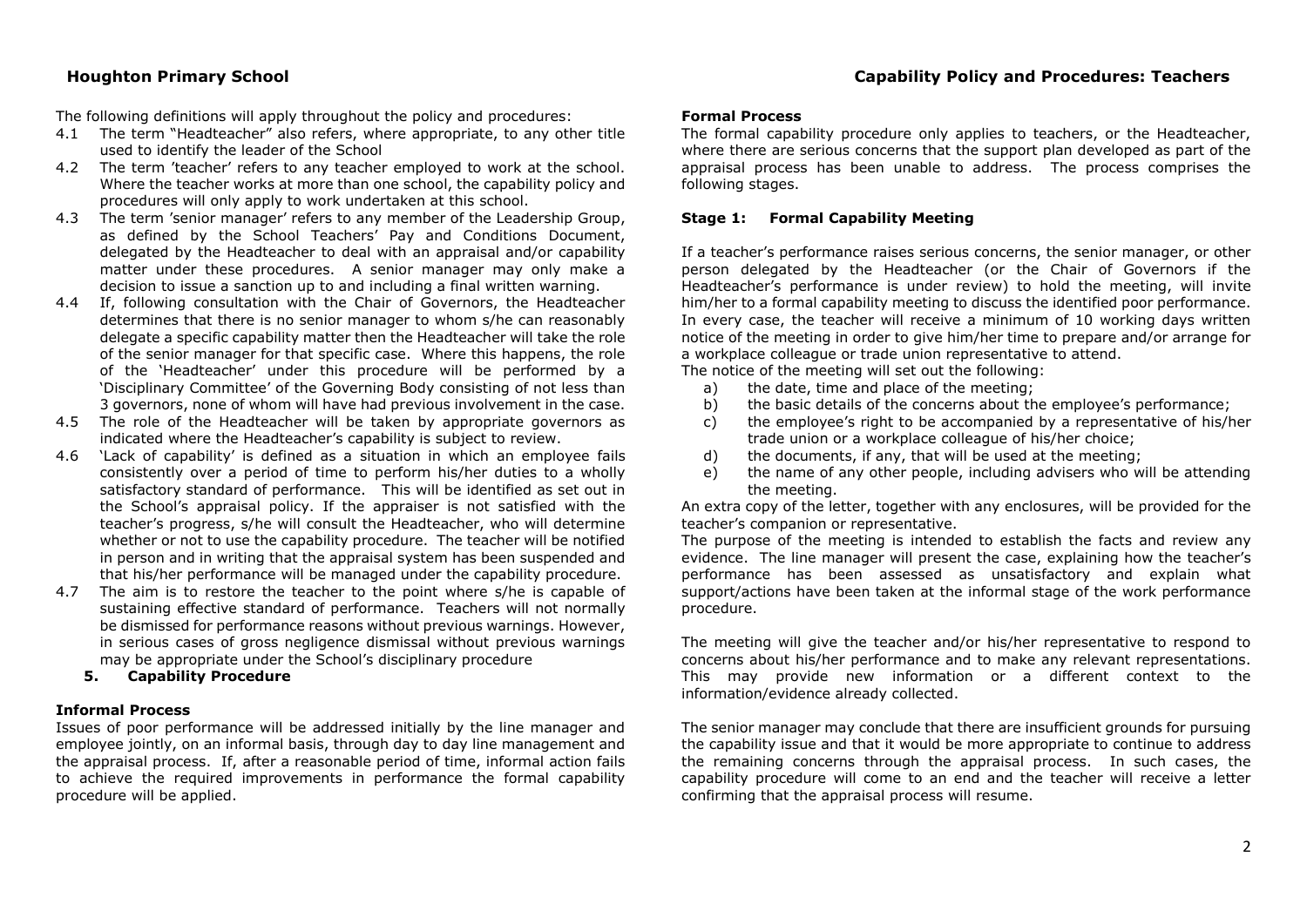The senior manager may also adjourn the meeting if it is decided that further investigation is needed, or that more time is needed in which to consider any additional information. In other cases, the meeting will continue.

During the meeting, or any other meeting which could lead to a formal warning being issued, the senior manager will:

- identify the aspects of poor performance and the evidence on which this is based, including which of the teacher standards set out in the School Teachers' Pay and Conditions Document is not being met;
- ensure the employee is given an opportunity to ask questions, present evidence, call witnesses, respond to evidence and make representations;
- establish the likely causes of poor performance including any external reasons and consider any reasons why any measures taken so far have not led to the required improvement;
- give clear guidance on the improved standard of performance needed to ensure that the employee can be removed from formal capability procedures. This may include setting new objectives focused on the specific area/s of poor performance that need to be addressed. It will include any success criteria that are appropriate and the evidence that will be used to assess whether or not the necessary improvement has been made;
- identify whether there are further measures which could improve performance and explain any support that can be provided to help the teacher, e.g. in-service training, visits to other schools, discussion with appropriate colleagues or professionals;
- set out the timetable for improvement and explain how performance will be monitored and reviewed;
- clearly the timetable will depend on the circumstances of each individual case but will be reasonable and proportionate. Under normal circumstances, improvement will be expected between four and ten weeks but this may be increased at the senior manager's discretion as the intention is to provide sufficient opportunity for improvement to take place. The length of time required will depend on the concerns raised with the employee, the nature of any support and training required, and sufficient time to establish whether performance has improved;
- warn the employee formally that failure to improve within the set period could lead to a final written warning which could then lead to his/her dismissal. This constitutes a **first warning** under the procedure; in exceptional circumstances where the teacher's performance warrants accelerated action a final waning may be issued.
- agree with the employee and any companion/representative the date of the formal review meeting; and

• inform the employee of the right of appeal.

Notes will be taken at the meeting and a copy sent to the employee and any companion. If the notes of the meeting cannot be agreed, the teacher's comments will be added to the notes as a separate appendix.

Where a first warning is issued, the employee will receive a letter setting out:

- the areas of concern
- the standards of performance s/he is expected to achieve
- the support and development to be made available
- the arrangements for reviewing performance and the timescale for improvement.

S/he will also be advised that failure to achieve an acceptable standard of performance within the set time scale, may result in a final written warning which could then lead to dismissal if wholly satisfactory performance is not achieved. The letter will also confirm the time limit for appealing against the first written warning.

### *Monitoring and review period following a formal capability meeting*

As indicated above, a performance monitoring and review period will follow the formal capability meeting. Formal monitoring, evaluation, guidance and support will continue during this period.

### **Stage 2: Formal review meeting**

Following the monitoring and review period, the employee will be invited to a formal review meeting (unless a final written warning was issued on an exceptional basis as described above, in which case s/he will be invited to a decision meeting).

At least 5 working days before the date for the formal review meeting a written reminder will be given to the employee together with details of the meeting as set out above. The formal review meeting will follow a similar process to that identified for the formal capability meeting.

If the senior manager (Chair of Governors for the Head teacher) is satisfied that the employee has made sufficient improvement, the formal capability procedure will cease and where the employee is subject to a school appraisal process, the appraisal process will re-start. The teacher will receive a letter acknowledging their efforts to improve; confirming their performance has been assessed as satisfactory; and confirming that the capability procedure no longer applies in their case.

# **Houghton Primary School Capability Policy and Procedures: Teachers**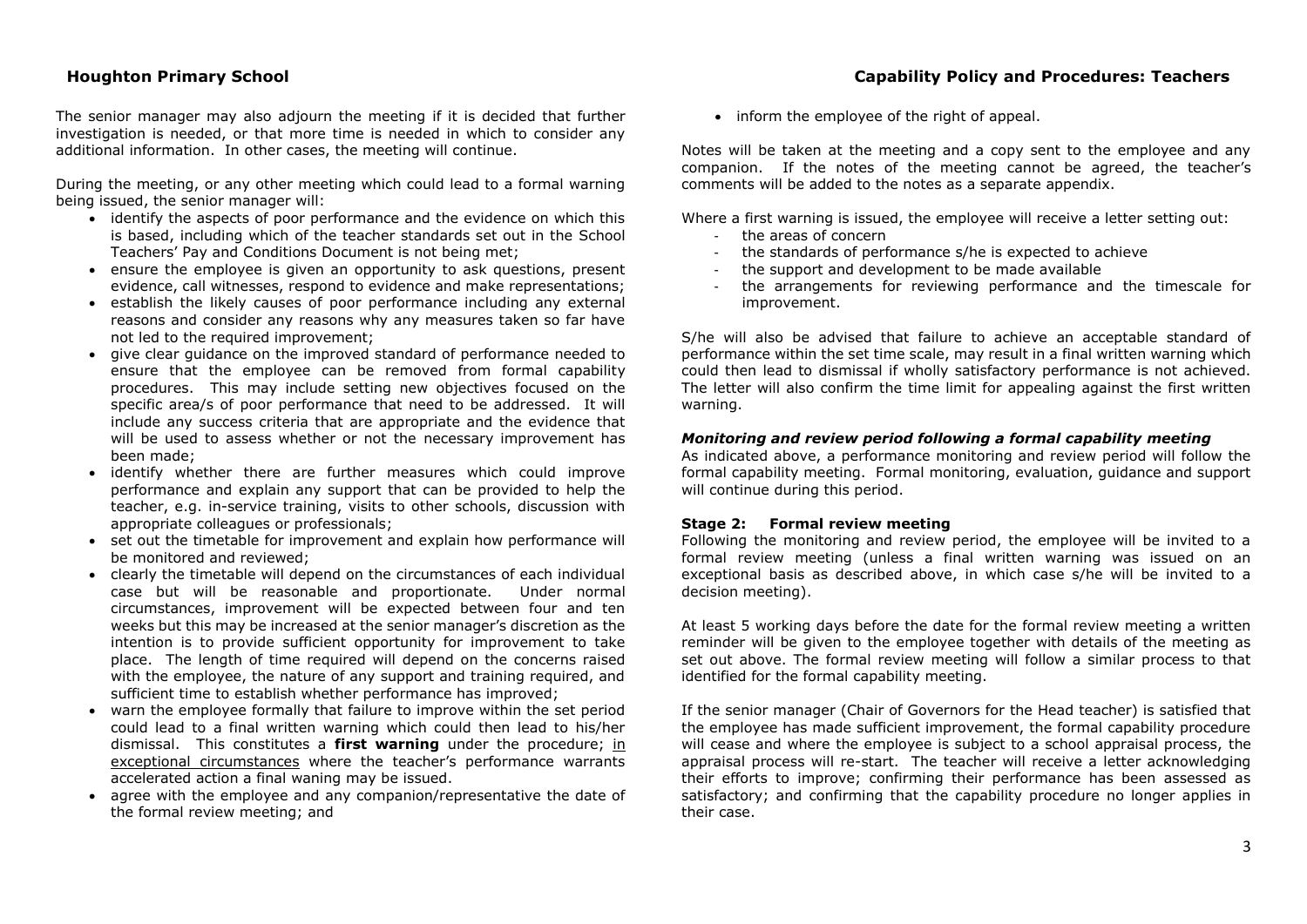In cases where some progress has been made and there is confidence that wholly satisfactory performance can be achieved within a further short period, it may be appropriate to extend the monitoring and review period. The teacher will receive a letter confirming the details of the improvements still required; any further support to be provided; and the time scale for the extended review period. Review periods must not continue indefinitely.

Where no, or insufficient improvement has been made during the monitoring and review period, the employee will receive a **final written warning**. The senior manager will set a further timescale for improvement following which a decision will be made on whether or not the teacher should be dismissed.

As before, notes will be taken at the formal review meeting and a copy will be sent to the employee and any companion. Where a final warning is issued, the teacher will receive a letter confirming the warning and reminding him/her that failure to achieve an acceptable standard of performance within the set time scale will result in a recommendation for his/her dismissal. The teacher and will be given information about the further monitoring and review period and the procedure and time limits for appealing against the final written warning. The date of the decision meeting will be agreed with the employee and any companion.

At this stage, rather than refer the matter to a decision meeting, consideration could be given to the teacher being given a different range of duties or an alternative post. By agreement with the Headteacher, this may include transfer to a post suited to the employee's capabilities, which may be at a lower salary level. In such cases, salary safeguarding will not apply.

# *Appeal against a formal written warning*

If the teacher feels that a decision to issue a first and/or final written warning, is wrong or unjust, s/he may appeal in writing against the decision. Appeals against a written warning will be restricted to considering the reasonableness of the decision made by the senior manager, any relevant new evidence not previously available to the senior manager or any procedural irregularities. A statement giving the reasons for the appeal should be submitted to the Clerk to the Governors within 10 working days of the formal written warning having been received.

The same arrangements for notification and the right to be accompanied by a companion will apply for an appeal hearing as for the formal capability and review meetings and, as with those meetings, notes will be taken and a copy sent to the employee and any companion.

Pending any appeal hearing the teacher will be expected to continue to work in accordance with the targets set for his/her improvement. His/her progress towards the achievement of these targets will continue to be monitored during this period.

All appeal hearings will be held as soon as possible after receipt of the appeal at an agreed time and place. The appeal will be heard by the Governing Body Appeals Panel. The number of governors on the Appeals Panel of Governors will not be less than two and not more than four. The panel may be advised by a person engaged for the purpose by the Governing Body.

The Appeals Panel may either confirm the warning, reduce a final warning to a warning, or cancel the warning. The Panel does not have the power to award any other sanction. The employee will be informed in writing of the results of the appeal hearing as soon as possible.

## **Stage 3: Decision meeting**

In circumstances where the teacher's performance has been issued a final, or a first and final warning but continues to show insufficient improvement, s/he will be invited to a decision meeting. As before, the teacher will be given at least 5 working days notice that the decision meeting will take place.

The meeting will be conducted by the Headteacher, unless the Headteacher chaired the review meeting, in which case the Governing Body's Staff Dismissal Committee will be convened. (In respect of the Headteacher's capability, a Governor Panel will be convened.) The Headteacher will be accompanied by a professional adviser, either from the local authority or from the School's personnel provider*.*

At the decision meeting, the Headteacher (or Staff Dismissal Committee) will consider submissions from the manager who issued the final warning and from the teacher or his/her representative. If an acceptable standard of performance has been achieved during the further monitoring and review period, the capability procedure will end and where the employee is subject to a school appraisal process the appraisal process will re-start.

If progress has been made and there is confidence that wholly satisfactory performance will be achieved by a short extension, it may be appropriate to extend the monitoring and review period again rather than to dismiss. In those circumstances, the final written warning will be extended for a short specified assessment period (not more than four weeks).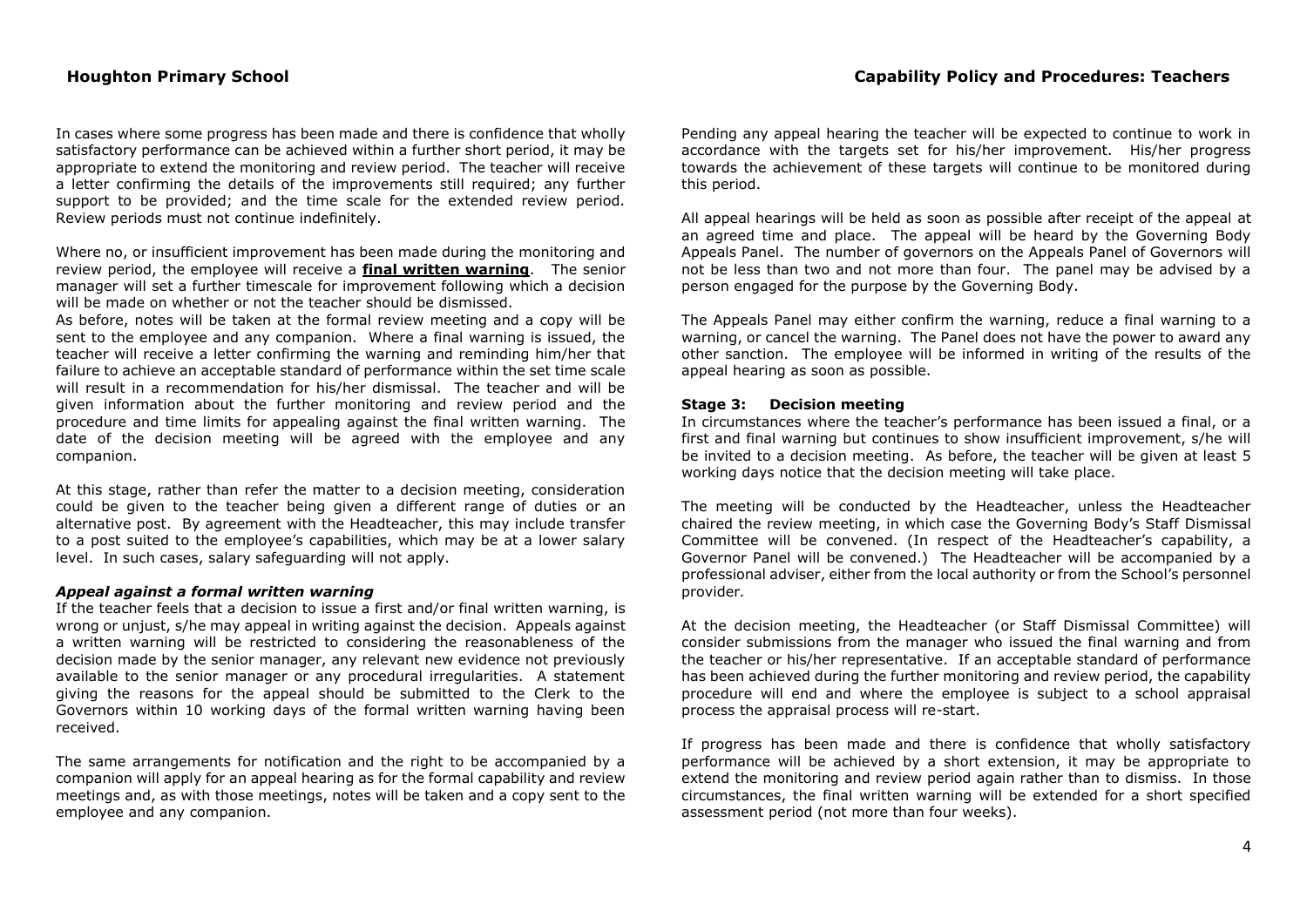# **Houghton Primary School Capability Policy and Procedures: Teachers**

However, if performance has remained unsatisfactory, a decision will be made that the employee will be dismissed. The teacher will be informed in writing within 5 days of the decision meeting. The letter will set out the reasons for the dismissal, the date on which the employment contract will end, the appropriate period of notice and whether the notice is to be served or whether s/he will be paid in lieu of notice, and the right of appeal.

## **Appeal against a decision to dismiss**

If the teacher feels that the decision to dismiss them is wrong or unjust, s/he has the right to appeal to the Appeals Committee of the Governing Body. The employee's notice of appeal should be sent to the Clerk to the Governors within 10 working days of receipt of the written decision to dismiss, setting out the grounds of appeal.

The Appeals Committee will consist of 3 governors, none of whom have had previous involvement in the case. The Committee will have the option to overturn or confirm the dismissal.

Appeal hearings will be held as soon as possible after receipt of the appeal and will be conducted in the same way as appeals against formal warnings referred to above.

# **6. Links to other procedures**

## **6.1 Sickness absence and the use of this procedure**

Sickness absence should not delay or avoid the use of formal capability procedures. It is in the interests of all parties to address concerns about performance without undue delay. Arrangements will be made to seek medical advice from an occupational health adviser to assess the employee's health and fitness for continued employment at the school.

Consideration will be given to whether poor performance may be related to a disability and, if so, whether there are reasonable adjustments that could be made to the employee's working arrangements. This may include changing the teacher's duties or providing additional equipment or training. The School may also consider making adjustments to this procedure in appropriate cases e.g. moving from this procedure to the absence management policy to terminate the employee's service on the grounds of ill health.

If an employee's medical condition is not serious enough to warrant consideration of termination of employment on the grounds of ill health, the occupational health adviser will be asked to assess whether an employee absent through sickness is fit enough to attend a meeting under the capability procedure. In the event that the employee is deemed not fit to attend a formal capability meeting s/he may present a written submission for consideration and/or be represented by a companion in her/his absence.

# **6.2 Grievances arising during the procedure**

Where an employee has a grievance against the way the senior manager has conducted the procedure this will normally be dealt with under the appeals process set out above. However, in exceptional circumstances, where the behaviour of the senior manager is the cause of the grievance, it may be appropriate to suspend this procedure for a short period until the grievance has been considered.

# **6.3 Gross Incapability/Suspension**

In exceptional circumstances the actions and/or omissions of a teacher may be considered gross incapability/incompetence e.g. where the health and safety of children are at risk, or where there are issues relating to child safeguarding. Where the actual/potential consequences of any action/omission are considered so serious as to render the continued employment of the employee impossible, the employee may be suspended from duty, pending further investigation. The matter will be dealt with under the School's disciplinary procedure.

# **7. Other issues**

### **7.1 Trade Union Officials**

Although normal performance standards must apply to an employee who is a lay trade union official, no disciplinary action, beyond an informal oral warning will be taken until the circumstances of the case have been discussed with the relevant professional trade union officer.

# **7.2 Confidentiality**

Our aim is to deal with performance matters sensitively and with due respect for the privacy of any individuals involved. All employees must treat as confidential any information communicated to them in connection with a matter which is subject to this capability procedure.

No one involved in this procedure, whether manager, employee, companion, witness or representative may make electronic recordings of any meetings or hearings conducted under this procedure. Failure to observe confidentiality could result in disciplinary action under the school's disciplinary procedure.

# **7.3 Records**

The Headteacher will retain a copy of the papers relating to any action under the formal capability process on the employee's personal file.